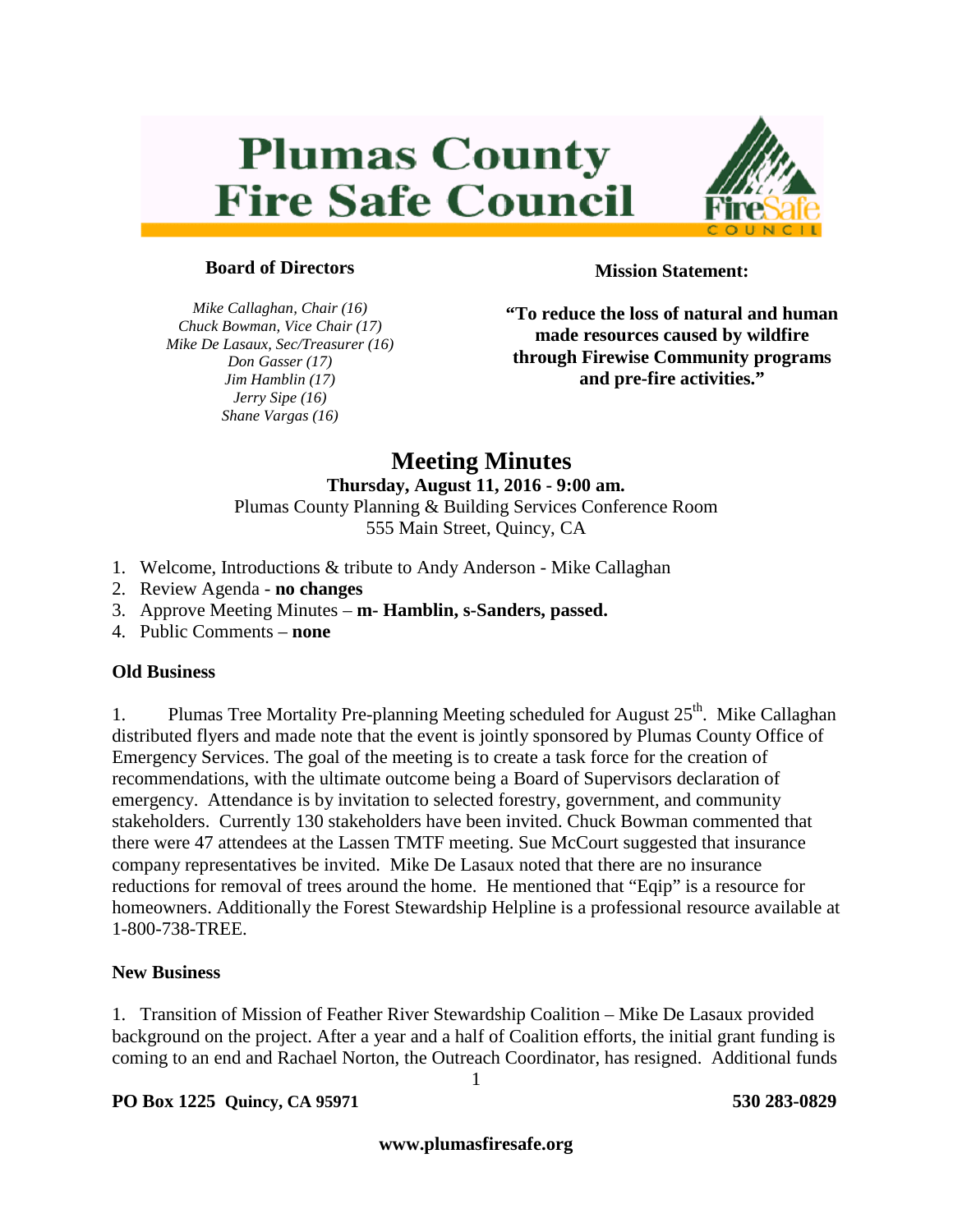are available, requiring a 20% match. Mike De Lasaux expressed that public land issues should not be a burden that the Fire Safe Council takes on and that working with the Forest Service can be a time consuming process. It was his hope that a group other than the FSC would continue the QLG role for public lands.

-Rachael Norton pointed out that 70% of Plumas County is in public land and the work of the Coalition meets the FSC mission by protecting public lands that surround communities. Additionally, the large grants that the coalition can secure financially benefit Plumas Corporation. These grants are available every 6 months and proposals are likely to be successful.

-Ryan Tompkins added that the Forest Service has a Categorical Exemption for 3,000 acres of HFR treatment prioritizing WUIs. However, projects have a collaborative requirement. Ultimately if the Coalition's work is discontinued the Forest Service sees it as a lost opportunity. Grassroots community involvement has proven difficult, but soliciting a group of land management organizations, with paid staff, could provide the collaborative needed with minimal investment. Ryan believes that the match requirement for funding may be flexible and commented that the Coalition hasn't had issue meeting its match requirement to date. -Nick Bunch added that the Coalition's project at Buck's Lake has been a model for streamlining all SNC projects. He commented that funding is required to get projects done and funding comes from collaborative work.

-As Deputy Forest Supervisor, Barbara Drake offered that there should be open communication with the Forest Service. She noted that collaboratives also have the role of assisting with community acceptance of proposals, acting as "interveners" to potential objections and moving forward Forest Service projects. Additionally, she suggested that participation has been limited because there haven't been recent high profile projects. She intends to initiate large-scale restoration projects and anticipates that a collaborative will be useful at that point.

-Don Gasser expressed desire for the Coalition to continue, to which Mike Callaghan questioned whether the council is "in support" of a collaborative or if it wants to take on the role of "becoming" the collaborative.

-Claude Sanders questioned to what extent Cal Fire and SNC have been part of the collaborative. Lynn Campbell has represented the SNC. Claude commented that more stakeholders are needed for a collaborative.

-There is time to make a decision and the issue will remain on the agenda.

2. Air Curtain Burner Alternatives for Plumas County –Skip Dieter suggested that an air curtain burner operator has the potential to address biomass issues in Plumas County. However, there are several Federal "roadblocks."

-Barbara Drake worked with air curtain burners on the Rim Fire recovery. They can generate electricity if stationary, provide 2 jobs per burner, and have a broader window for burn days than open burning. For the scale of the biomass to be addressed, small units are not sufficient and multiple tools are needed.

-Sue McCourt mentioned that Plumas County has a non-operational unit. Wet fuels are a problem and there are still significant burn day limitations.

-CalFire has purchased 10 air curtain burners to deal with tree mortality, which has not been sufficient.

2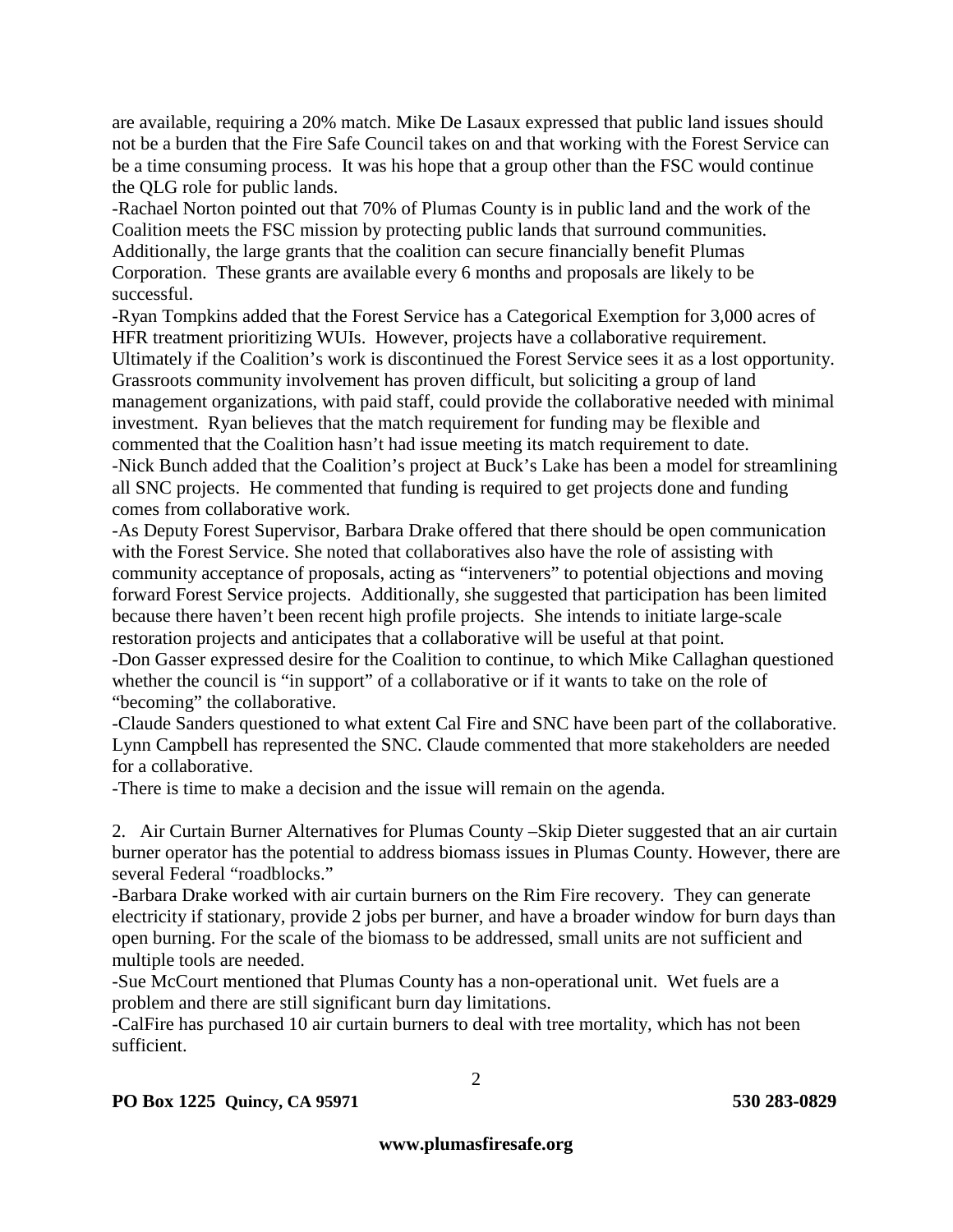-Mike Callaghan suggested that a mobile unit that travels to communities would be beneficial. -Mike De Lasaux says there needs to be an industrial solution that addresses the benefits of wood based energy, which is a political process.

-Claude asked what the cost comparison is with chipping. Skip said that chipping is marginally cheaper.

-Chuck pointed out that air curtain burners do not require clean material to burn, while a cogen plant does. However, the two are not mutually exclusive. Cogen plants are not designed for homeowner use.

-Rachael questioned if power companies would pursue a contract. Barbara pointed out that small scale operations would not be driven by the price paid by power companies.

3. Request for proposals for PC FSC Forestry Contractor(s) – Mike Callaghan announced that the PC FSC requires a Registered Professional Forester for existing grant projects. The RFP will be released Aug,  $15<sup>th</sup>$ , with applications due by Aug,  $29<sup>th</sup>$ . Assuming there is a pool of applicants; submissions will be reviewed on Sept,  $1<sup>st</sup>$ . Outreach methods suggested were email, a newspaper ad, distribution to the California licensing officer, and the CLFA website.

#### **Updates**

1. Status of Current Grants – Hannah Hepner updated that the Greenhorn CSD CWPP is complete and that there are funds still available. The Senior/Disabled program is exhausting the balance of one funding source and moving on to the next. The Cutler Meadows project will be completed with the return of the LTO from the Soberanes Fire. Work is completed on the Dwyer Tree Farm; remaining funds will be unused. The East Shore Lake Almanor project requires a Forester. There is no extension beyond Sept 2017 for the work to be completed. Dixie Valley also requires a Forester. The American Valley contractor bids have been awarded. Nick Bunch updated that Hwy 70 is waiting on NEPA approval, which has been streamlined by an effort of the Mt Hough Ranger District. Sara will begin work on this project after American Valley. The MOU for Wolf & Grizzly Creek is finalized. Ryan Tompkins noted that the collection agreement between the Forest Service and Plumas Corporation is still outstanding. Mike De Lasaux suggested that the FSC not take on any additional SNC grants until we have seen the successful completion of one.

2. Status of Grant Applications in Process - There will be a decision on the Bucks Lake SNC grant in early September.

- 3. Standing Reports and Discussion
	- Website Development Committee Sue McCourt updated that the website is roughly halfway done. Photos are needed. Chuck suggested that visuals of the progress will be available at the next meeting.
	- Senior/Disabled Defensible Space Assistance Program Mike McCourt reported that 75 residences were treated and that the co-pay waiver increased participation. CalFire inspections also generated some participants. The High Sierra Fire contract

3